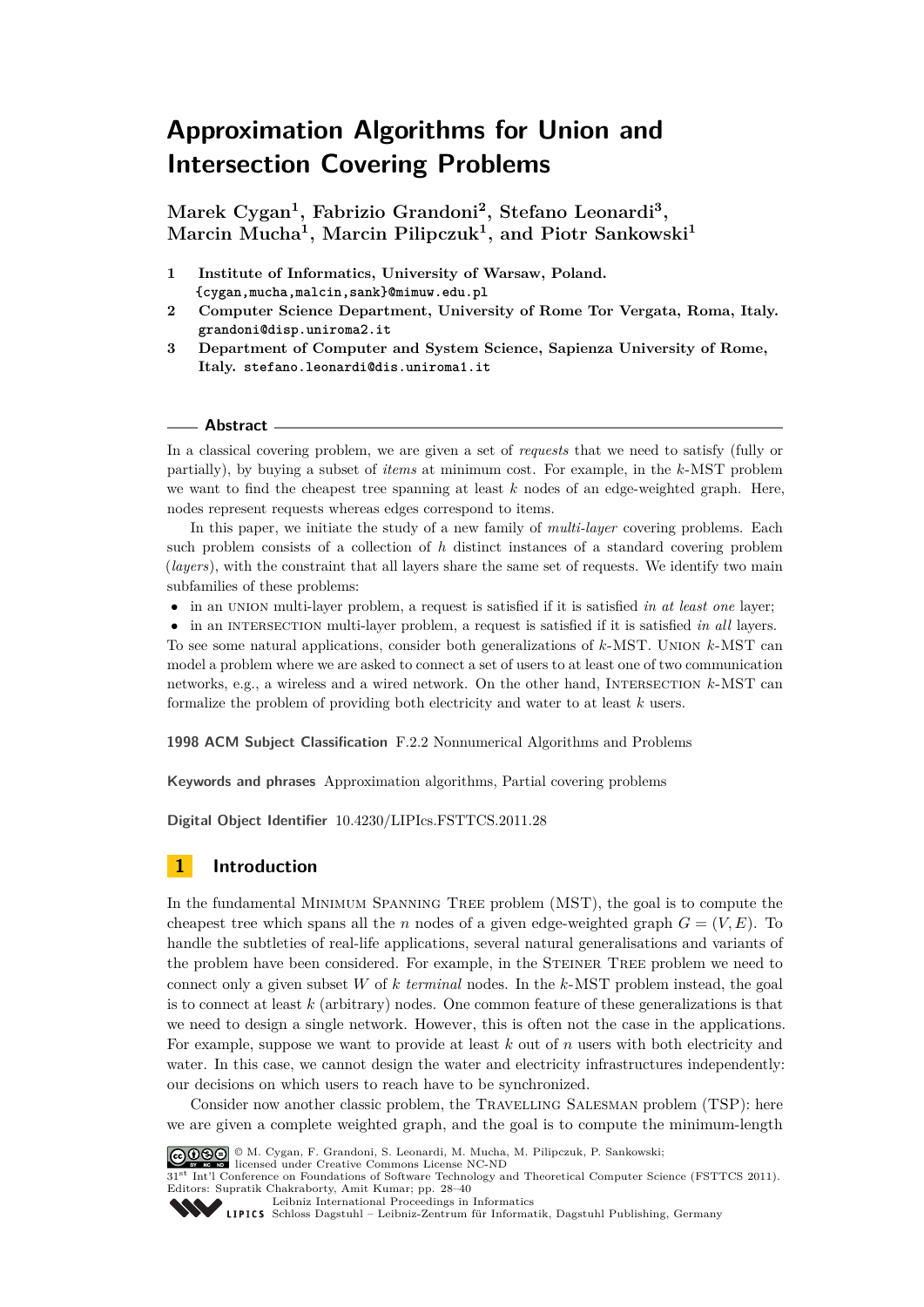tour traversing all the nodes. Again, several natural generalizations and variants of the problem have been considered in the literature. Still, all of them deal only with the case where there is a single network. However, there are natural applications which do not fit in this framework. For example, suppose you want to visit a set of places (bank, post office, etc.), and you can use your bike and your car. Of course, you cannot just reach a place by bike, and then suddenly switch to your car (that you left at home). Your trip must consist of a tour by bike and another tour by car, which together touch all the places that you need to visit.

The above examples show the need for a new framework, which is able to capture coordinated decision-making over multiple optimization problems. In this paper we initiate the study of such *multi-layer covering* problems. These problems are characterized by a set of *h* instances of a standard covering problem (*layers*), sharing a common set of *n requests*. The goal is to *satisfy*, possibly partially, the requests by buying *items* in each layer at minimum total cost. We identify two main families of such problems:

- INTERSECTION PROBLEMS. Here, as in the water-electricity example, a request is satisfied if it is satisfied *in all* the layers.
- UNION PROBLEMS. Here, as in the car-bike example, a request is satisfied if it is satisfied *in at least* one layer.

# **1.1 Our results.**

We provide hardness and approximation results for the union and intersection versions of several classical covering problems: MST, STEINER TREE, (NONMETRIC and METRIC) FACILITY LOCATION, TSP, and SET COVER. (Formal definitions are given at the end of this section). We focus on the partial covering variant of these problems, i.e., *k*-MST, *k*-Steiner Tree, etc.: here wet need to satisfy a *target* number *k* of the *n* requests. This allows us to handle a wider spectrum of interesting problems. In fact, for intersection problems, if  $k = n$ it is sufficient to compute an independent solution for each layer. On the other hand, some of the union problems above are interesting also for the case  $k = n$ . However, the results that we achieve for that case are qualitatively the same as for  $k < n$ .

For Intersection versions of *k*-MST, *k*-Steiner Tree, *k*-TSP, *k*-Set Cover, *k*-Metric Facility Location, and *k*-Nonmetric Facility Location, we show that:

- Even for two layers, a polylogarithmic approximation for these problems would imply a polylogarithmic approximation for *k*-Densest Subgraph. We recall that the best approximation for the latter problem is  $O(n^{\frac{1}{4}+\varepsilon})$  [\[6\]](#page-11-0) and finding a polylogarithmic approximation is a major open problem. Indeed, many researchers believe that a polylogarithmic approximation does not exist, and exploit this assumption in their hardness reductions (see, e.g.,  $[2, 3]$  $[2, 3]$ ).
- On the positive side, we give  $\tilde{O}(k^{1-1/h})$ -approximation algorithms<sup>1</sup> for these problems.

Note that, in the single-layer case, the above problems can be approximated within a constant or logarithmic factor. Hence, our results show that the complexity of natural intersection problems changes drastically from one to two layers.

For Union versions of *k*-MST, *k*-Steiner Tree, *k*-TSP and *k*-Metric Facility LOCATION we show that:

• The problems are  $\Omega(\log k)$ -hard to approximate for an unbounded number h of layers. Furthermore, there is a greedy  $O(\log k)$ -approximation algorithm. For the first three

<sup>&</sup>lt;sup>1</sup> The  $\tilde{O}$  notation suppresses polylogarithmic factors.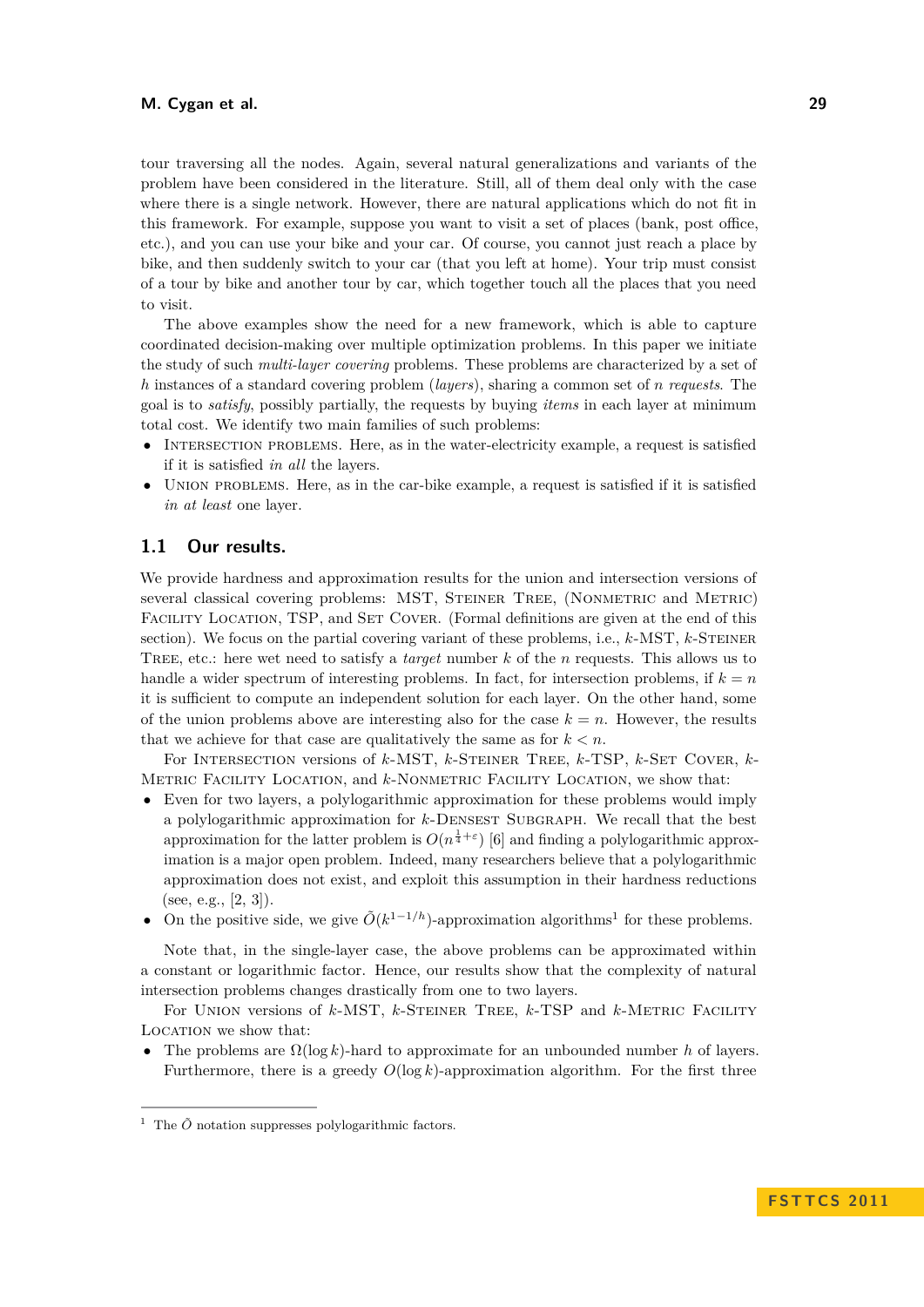problems this only holds for the rooted version — the unrooted case is inapproximable (i.e., any bounded approximation factor implies  $P = NP$ ).

• There is an LP-based algorithmic framework which provides *O*(*h*)-approximate solutions. Furthermore, the natural LPs involved have  $\Omega(h)$  integrality gap.

We remark that UNION  $k$ -SET COVER and UNION  $k$ -NONMETRIC FACILITY LOCATION can be solved by collapsing all layers into one, and hence they are less interesting.

# **1.2 Related Work.**

To the best of our knowledge, and somewhat surprisingly, approximation algorithms for union and intersection problems seem to not have been studied much in the literature. The notable exception is Matroid Intersection, which however is solvable in polynomial time [\[7\]](#page-11-3). Some team formation games in social networks can be seen as special cases of our intersection problems [\[1,](#page-11-4) [21\]](#page-11-5). Riaz et al. [\[25\]](#page-12-1) observe that traditionally, wired and wireless infrastructures have been planned separately, but there is a need for complementary use of wired and wireless technologies in future networks. However, the authors do not consider the optimization aspects of such planning, which is captured by our Union *k*-MST.

The idea of introducing multiple cost functions into one optimization problem is the main theme of *multi-objective optimization*. Standard and multi-criteria approximation algorithms have been developed for the multi-objective version of several classical problems, such as SHORTEST PATH, SPANNING TREE, MATCHING, etc. (see, e.g., [\[4,](#page-11-6) [14,](#page-11-7) [15,](#page-11-8) [22,](#page-11-9) [23\]](#page-12-2)). One could view these problems as having several layers with different costs. However, in contrary to our setting, solutions in different layers have to be *exactly the same*.

Partial covering problems (also known as problems with *outliers*), are well-studied in the literature: e.g., *k*-MST [\[12\]](#page-11-10), *k*-TSP [\[12\]](#page-11-10), *k*-Metric Facility Location [\[19\]](#page-11-11), and *k*-Set Cover [\[26\]](#page-12-3). Their generalization on multiple layers is significantly harder, as our results show. Note that our Union *k*-Steiner Tree problem generalizes all of the following problems: *k*-Steiner Tree (and hence *k*-MST), Prize-Collecting Steiner Tree (see the proof of Theorem [7\)](#page-6-0), and  $k$ -SET COVER (see the proof of Theorem [8\)](#page-7-0).

*Rent-or-buy* and *buy-at-bulk* problems [\[8,](#page-11-12) [9,](#page-11-13) [13,](#page-11-14) [16\]](#page-11-15) can be seen as multi-layer union problems where edge weights in different layers are related by a multiplicative factor. In contrast, weights of different layers are unrelated in our framework.

Recently Krishnaswamy et al. [\[20\]](#page-11-16) considered a *matroid median* problem, where the set of open centers must form an independent set in a matroid. We can interpret this as a generalization of a union problem, where we add side constraints between bought items. However, the authors assume that all layers share the same metric space.

# **1.3 Preliminaries.**

In *covering* problems we are given a set  $\mathcal U$  of *n requests*, and a set  $\mathcal S$  of *items*, with costs  $w : \mathcal{S} \to \mathbb{R}_{\geq 0}$ . The goal is to satisfy all requests by selecting a subset of items at minimum cost. We already defined MST, Steiner Tree, and TSP. Here, nodes and edges represent requests and items (with costs  $w : E \to \mathbb{R}_{\geq 0}$ ), respectively. In the SET COVER problem, requests are the elements of a universe  $U$ , and items S are subsets  $S_1, \ldots, S_m$  of U. Any  $S_i$ satisfies all the  $v \in S_i$ . NONMETRIC FACILITY LOCATION is a generalization of SET COVER, where we are given a set F of *facilities*, with opening costs  $o : \mathcal{F} \to \mathbb{R}_{\geq 0}$ , and a set C of *clients*, with connection costs  $w : C \times F \to \mathbb{R}_{\geq 0}$ . The goal is to compute a subset A of *open* facilities such that  $\sum_{f \in \mathcal{A}} o(f) + \sum_{c \in \mathcal{C}} w(c, \mathcal{A})$  is minimized. Here,  $w(c, \mathcal{A}) := \min_{f \in \mathcal{A}} w(c, f)$ . We also say that *c* is connected to (or served by)  $A(c) := \arg \min_{f \in A} w(c, f)$ . If connection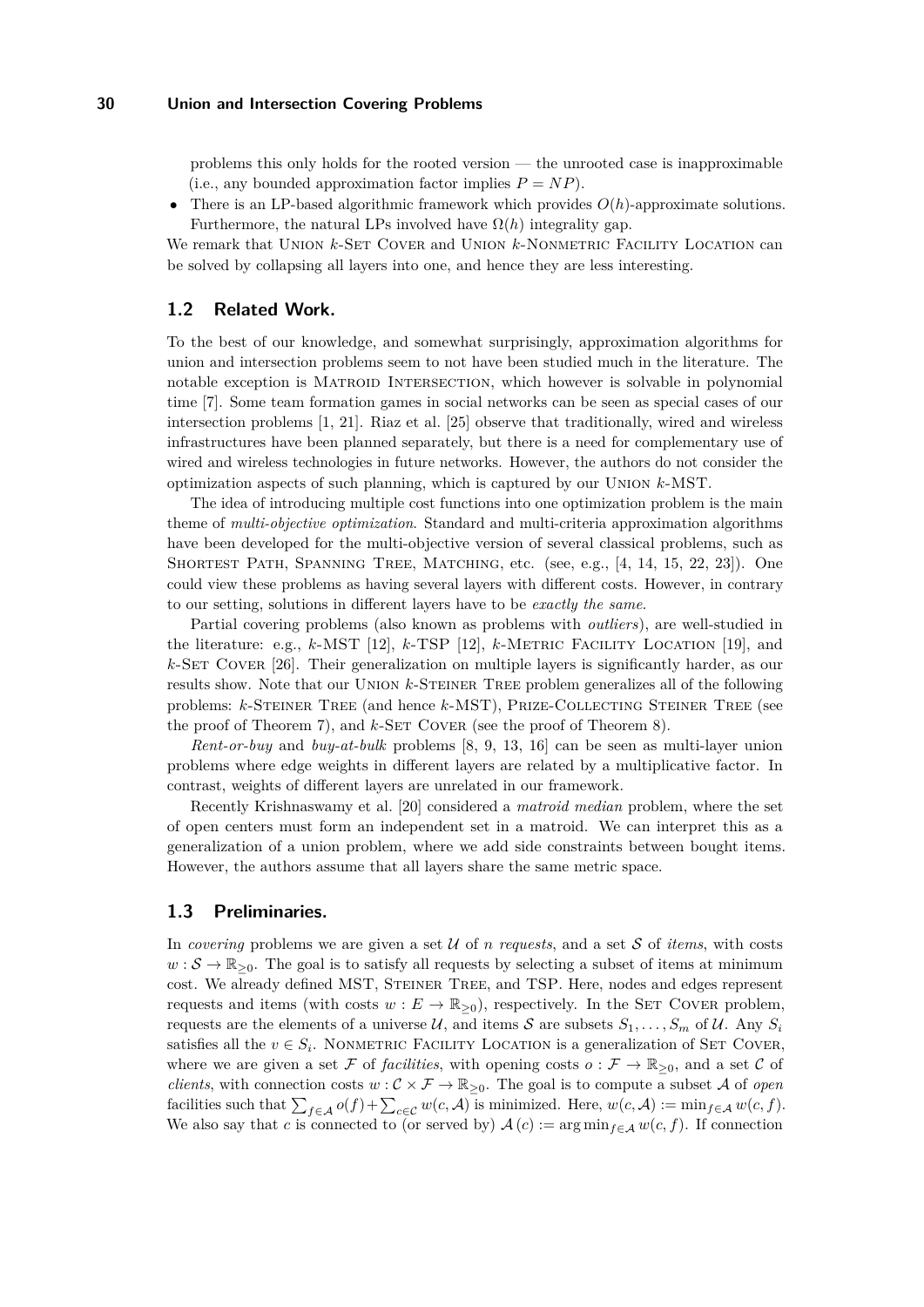costs satisfy triangle inequality, the problem is called Metric Facility Location. We can naturally define partial covering versions for the above problems, i.e., *k*-MST, *k*-Steiner TREE, *k*-TSP, *k*-NONMETRIC FACILITY LOCATION, and *k*-METRIC FACILITY LOCATION<sup>2</sup>.

It is straightforward to define union and intersection versions of the above problems (more details in the corresponding sections). In the rest of this paper, the number of layers is denoted by h, and variables associated to layer i have an apex i (e.g.,  $w^i$ ,  $o^i$ , etc.), whereas *OPT* denotes the optimum solution, and *opt* its cost. By *N* we denote the total number of requests and items (in all layers).

By standard reductions, a  $\rho$ -approximate algorithm for the  $k$ -MST problem implies a 2*ρ*-approximate algorithm for *k*-Steiner Tree and *k*-TSP. Moreover, a *ρ*-approximation for *k*-TSP gives a 2*ρ*-approximation for *k*-MST. Essentially, the same reductions extend to the union and intersection versions of these problems. For this reason, in the rest of this paper we will consider the union and intersection version of *k*-MST only.

Proofs and details which are omitted due to lack of space will be given in the full version of the paper.

# **2 Intersection Problems**

In this section we present our main results on the intersection problems. In Intersection *k*-SET COVER we are given *h* collections  $S^1, S^2, \ldots, S^h$  of subsets of a given universe U, where  $w^i: \mathcal{S}^i \to \mathbb{R}_{\geq 0}$  is the cost of subsets in the *i*'th collection. The goal is to cover at least *k* elements in all layers simultaneously, at minimum total cost. In INTERSECTION *k*-MST we are given a complete graph  $G = (V, E)$  on *n* nodes, and *h* metric edge-weight functions  $w^1, \ldots, w^h$ . The goal is to compute a tree  $T^i$  for each layer such that  $\sum_i w^i(T^i)$ is minimized and  $|\bigcap_i V(T^i)| \geq k$ . In INTERSECTION *k*-NONMETRIC FACILITY LOCATION we are given a set  $\tilde{\mathcal{F}}$  of *facilities*, with opening costs  $o^i : \mathcal{F} \to \mathbb{R}_{\geq 0}$  on layer *i*, and a set C of *clients*, with connection costs  $w^i$  :  $\mathcal{C} \times \mathcal{F} \to \mathbb{R}_{\geq 0}$  on layer *i*. The goal is to compute a subset  $A^i$  of *open* facilities on each layer *i* and a subset  $C'$  of *k* clients such that  $\sum_i (\sum_{f \in A^i} o^i(f) + \sum_{c \in C'} w^i(c, A^i))$  is minimized. Here  $w^i(c, A^i) := \min_{f \in A^i} \{w^i(c, f)\}.$ Intersection *k*-Metric Facility Location is the special case of Intersection *k*-Nonmetric Facility Location where connection costs satisfy triangle inequality.

# **2.1 Hardness**

In order to show the hardness of our problems, we use reductions from the *k*-DENSEST Subgraph problem: find the induced subgraph on *k* nodes with the largest possible number of edges. The fact that partial coverage problems can be as hard as *k*-Densest Subgraph is already known. Hajiaghayi and Jain [\[18\]](#page-11-17) use  $k$ -DENSEST SUBGRAPH to show that a partial coverage version of the Steiner Forest problem has no polylogarithmic approximation. In particular they introduce the MINIMUM  $\ell$ -EDGE COVERAGE problem where one is to find the minimum number of vertices in a graph, whose induced subgraph has at least  $\ell$  edges. Moreover Hajiaghayi and Jain show a relation between approximation ratios for *k*-Densest SUBGRAPH and MINIMUM  $\ell$ -EDGE COVERAGE.

<sup>2</sup> In the literature *k*-NONMETRIC FACILITY LOCATION often means that we are allowed to open at most *k* facilities, while here we mean that we need to connect at least *k* clients. Similarly for *k*-Metric FACILITY LOCATION. Sometimes *k*-SET COVER indicates a SET COVER instance where the largest cardinality of a set is  $k$ , while our problem is sometimes called PARTIAL SET COVER.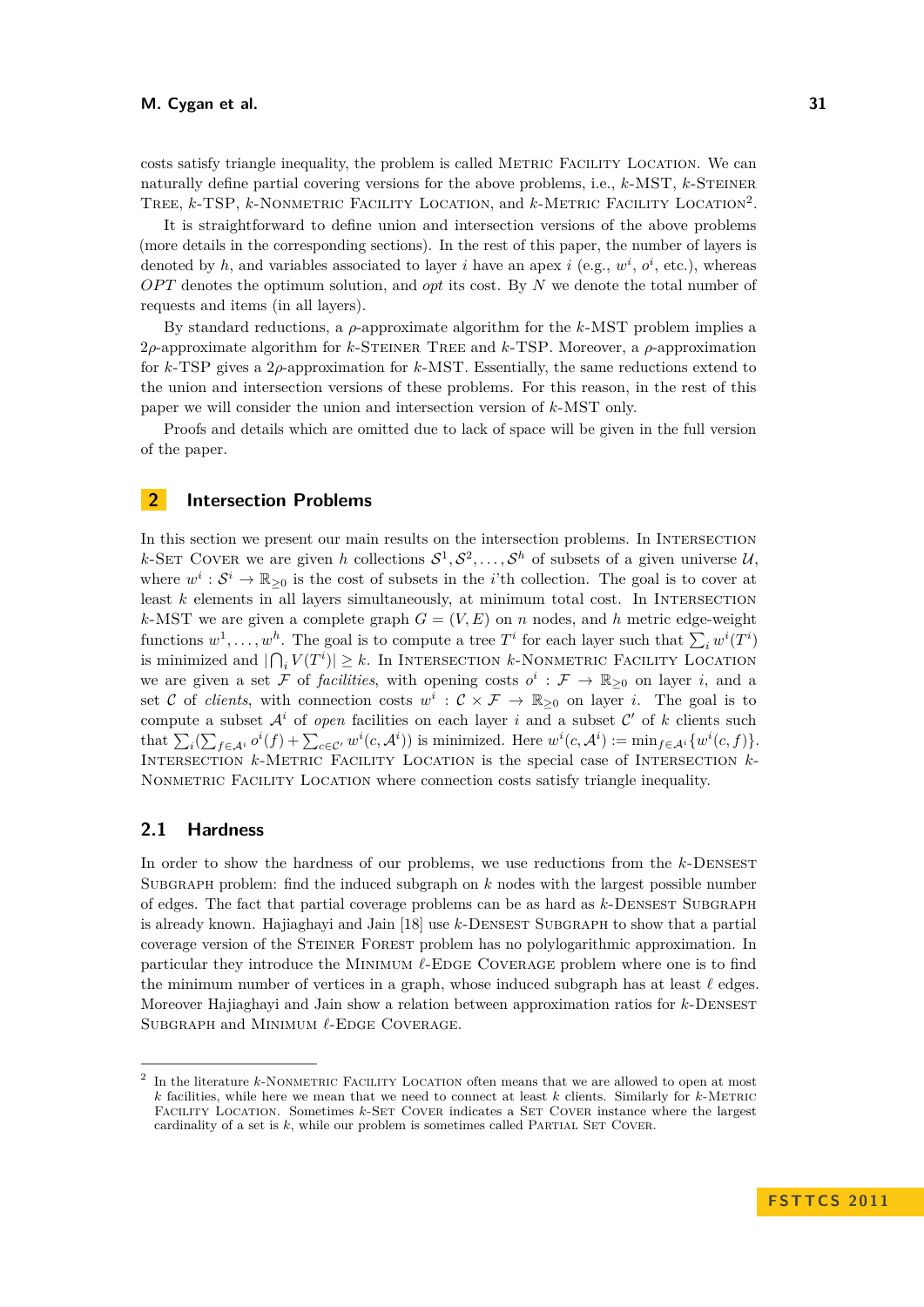**Figure 1** Approximation algorithm for 2-layer INTERSECTION *k*-SET COVER. For  $a \in \{1, 2\}$ ,  $\overline{a}$  is the other value in  $\{1,2\}$ 

```
1: procedure \texttt{SCI}(k, \mathcal{U}, \mathcal{S}^1, \mathcal{S}^2, w^1, w^2)2: K \leftarrow \emptyset, \mathcal{A}^1 \leftarrow \emptyset, \mathcal{A}^2 \leftarrow \emptyset3: repeat
 4: for a=1 to 2 do
 5: for all X \in \mathcal{S}^a do
 6: for b := 1 to \min(k - |K|, |X \setminus K|) do
 7: Solve one-layer Intersection k-Set Cover problem on layer a
 8: with universe X \setminus K and target b.
 9: Let (a', b', X') be the loop iterators which provide a solution (K', A')10: minimizing the ratio of cost C' to number b' of covered elements.
11: K \leftarrow K \cup K', A^{a'} \leftarrow A^{a'} \cup \{X'\}, A^{\overline{a}'} \leftarrow A^{\overline{a}'} \cup A'12: until |K| = k13: return (K, \mathcal{A}^1, \mathcal{A}^2)
```
In order to simplify our reductions we extend the result on MINIMUM  $\ell$ -EDGE COVERAGE to bipartite graphs. In particular, we are able to show that a  $f(n)$ -approximation for MINIMUM  $\ell$ -EDGE COVERAGE on bipartite graphs implies a  $16(f(2n))^2$ -approximation for  $k$ -Densest Subgraph on arbitrary graphs. One can naturally reduce a MINIMUM  $\ell$ -EDGE COVERAGE instance  $(G, \ell)$  on a bipartite graph  $G = (V_1 \cup V_2, e)$  to INTERSECTION *k*-SET COVER (with  $k = \ell$ ), by mapping edges into elements and each node *v* into the corresponding subset of incident edges  $\delta(v) \subseteq E$ . A similar reduction works for INTERSECTION *k*-METRIC FACILITY LOCATION, where facility opening costs are set to 1 and distances corresponding to edges and anti-edges are set to 0 and  $+\infty$ , respectively. For INTERSECTION  $k$ -MST we construct one layer (symmetrically for the other one) by connecting a dummy root node *r* with all nodes in  $V_1$  at cost 1, and each  $v \in V_1$  with  $\delta(v)$  at cost 0. As a consequence, we obtain the following two theorems, which suggest that the existence of a polylogarithmic approximation for the considered problems is rather unlikely (or at least hard to achieve).

 $\triangleright$  **Theorem 1.** If there exists an  $f(n)$ -approximation algorithm for unweighted INTERSECTION *k*-Set Cover *on two layers or for* Intersection *k*-Metric Facility Location *on two* layers, then there exists a  $16(f(2m))^2$ -approximation algorithm for *k*-DENSEST SUBGRAPH.

I **Theorem 2.** *If there exists an f*(*n*)*-approximation algorithm for* Intersection *k*-MST *on two layers, then there exists a*  $16(f(2n+2m+2))^2$ -approximation algorithm for *k*-DENSEST Subgraph*.*

# **2.2** Intersection *k*-Set Cover

The basic idea behind our Intersection *k*-Set Cover algorithm is as follows. We consider any set *X* in any layer, and any number  $j \leq k$  of elements in *X*. We solve recursively, on the remaining layers, the intersection problem induced by *X* with target *j*. The base of the induction is obtained by solving a one-layer INTERSECTION *k*-SET COVER problem, using the greedy algorithm which provides a  $(1 + \ln k)$ -approximation [\[26\]](#page-12-3). We choose the set *X* and the cardinality *j* for which we obtain the best ratio of cost to number of covered elements. Next, we include covered elements in the solution under construction, and the problem is reduced consequently.

In order to highlight the main ideas of our approach, we focus on the special case  $h = 2$ , and we neglect polylogarithmic factors in the analysis.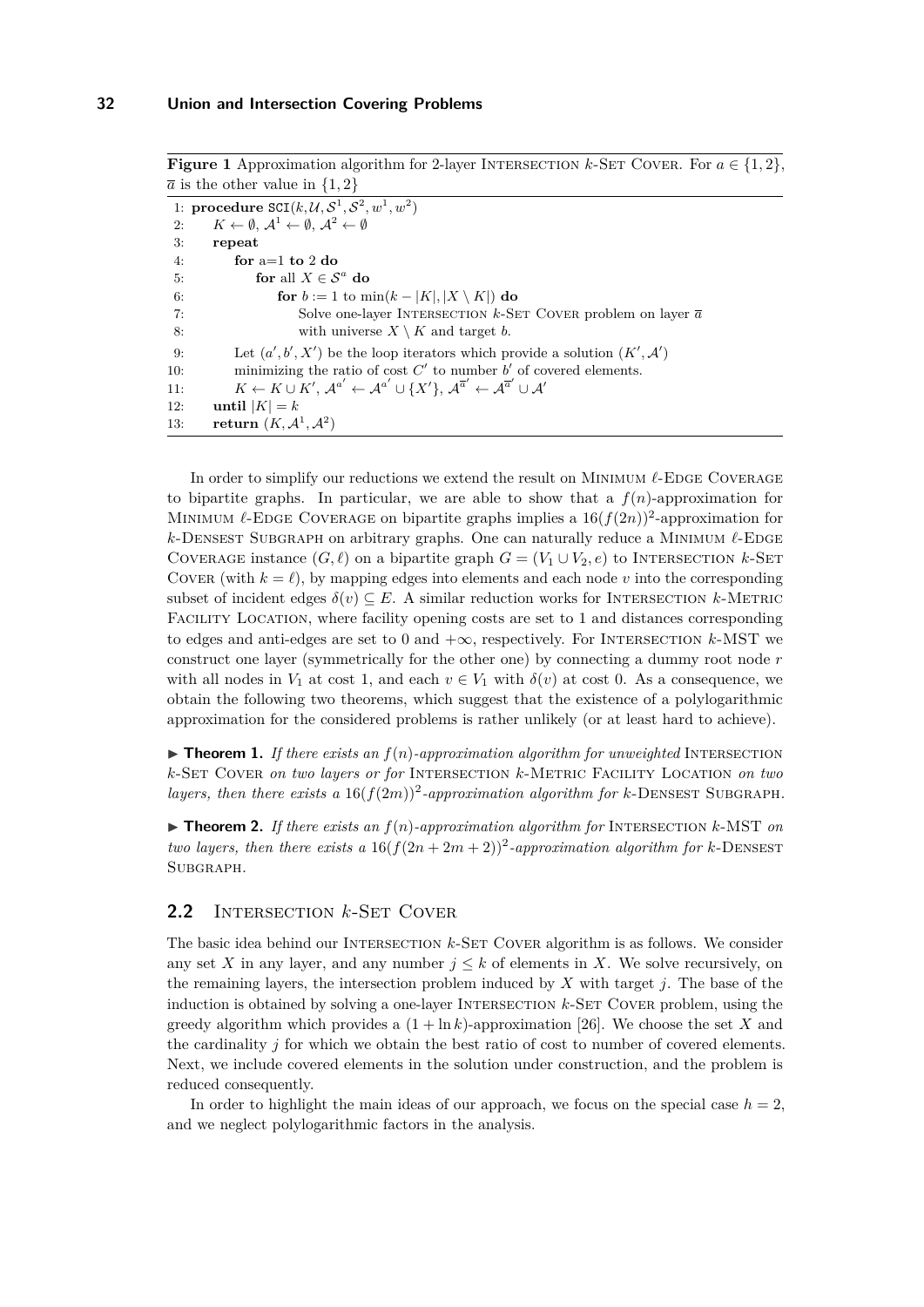**Fineorem 3.** *There is a*  $\tilde{O}(\sqrt{k})$ -approximation algorithm for INTERSECTION *k*-SET COVER *on two layers.*

**Proof.** Consider the algorithm in Figure [1.](#page-0-0) Its running time is polynomial, since SCI procedure calls the one-layer greedy algorithm  $O(Nk^2)$  times.

Let  $(\mathcal{O}^1, \mathcal{O}^2) \subseteq S^1 \times S^2$  be the optimal solution, and let  $K_{\mathcal{O}} \subseteq (\cup_{S \in \mathcal{O}^1} S) \cap (\cup_{S \in \mathcal{O}^2} S)$ be any set of *k* elements in the intersection. For each element  $x \in K_{\mathcal{O}}$  and layer  $i = 1, 2$ , let us fix a set  $\mathcal{O}^i(x) \in \mathcal{O}^i$  that covers *x*. We prove that at each iteration of the main loop  $C'/b' = \tilde{O}(\frac{opt}{\sqrt{k-|K|}})$ . This implies that the total cost of the constructed solution is bounded by  $\sum_{i=0}^{k-1} \tilde{O}(\rho pt/\sqrt{k-i}) = opt \cdot \tilde{O}(\sqrt{k}).$ 

Let  $\kappa := \sqrt{k - |K|}$ . We consider two cases, depending on whether there exists a set *X* in the optimal solution that covers at least  $\kappa$  elements of  $K_{\mathcal{O}} \setminus K$ .

**Case 1.** Assume that there exists  $1 \le a \le 2$  and  $X \in \mathcal{O}^a$ , such that for at least  $\kappa$ elements *x* of  $K_{\mathcal{O}} \setminus K$  we have  $\mathcal{O}^a(x) = X$ . Let us focus on the moment when our algorithm considers taking the set *X*. Obviously we have  $\kappa \leq k - |K|$ , therefore our algorithm considers covering  $b := \kappa$  elements of X. As the optimal solution does it, it may be done with cost *opt*. so the call to the one layer algorithm returns a solution with cost  $\tilde{O}(\rho pt)$ . Hence we have  $C'/b' = \tilde{O}(\rho pt/\sqrt{k-|K|}).$ 

**Case 2.** For each  $1 \le a \le 2$  and every  $X \in \mathcal{O}^a$ , at most  $\kappa - 1$  elements of  $K_{\mathcal{O}} \setminus K$  satisfy  $\mathcal{O}^a(x) = X$ . For each  $x \in K_{\mathcal{O}} \setminus K$ , let  $w(x) := w^1(\mathcal{O}^1(x)) + w^2(\mathcal{O}^2(x))$  be the sum of the costs of sets covering *x* in the optimal solution. We have

$$
\sum_{x \in K_{\mathcal{O}} \backslash K} w(x) = \sum_{a=1}^{2} \sum_{X \in \mathcal{O}^{a}} \sum_{x \in K_{\mathcal{O}} \backslash K: \ \mathcal{O}^{a}(x) = X} w^{a}(\mathcal{O}^{a}(x)) \le \sum_{a=1}^{2} \sum_{X \in \mathcal{O}^{a}} w^{a}(X) \kappa \le \kappa \cdot opt.
$$

Thus there exists  $x_0 \in K_{\mathcal{O}} \setminus K$  such that  $w(x_0) \leq \kappa \cdot opt/|K_{\mathcal{O}} \setminus K|$ . If we take any *a* and consider the iteration with  $X = \mathcal{O}^a(x_0)$  and  $b = 1$ , the algorithm computes a set of minimum cost  $C_0 \leq w(x_0)$  covering  $x_0$ . We can conclude that

$$
\frac{C'}{b'} \le C_0 \le \frac{\kappa \cdot opt}{|K_{\mathcal{O}} \setminus K|} = \tilde{O}(opt/\sqrt{k - |K|}).
$$

It is easy, just more technical, to extend the same approach to  $h > 2$  and to refine (slightly) the approximation factor. With some more work, our approach generalizes to INTERSECTION *k*-NONMETRIC FACILITY LOCATION. The details of this generalization will be given in the full version of this paper.

**► Theorem 4.** *There exists a*  $(4k^{1-1/h} \log^{1/h}(k))$ -approximation algorithm for INTERSECTION *k*-Nonmetric Facility Location *(hence for* Intersection *k*-Set Cover*) running in*  $N^{O(h)}$  *time.* 

#### **2.3** Intersection *k*-MST

Our Intersection *k*-MST algorithm works as follows. We consider a new metric *w* defined as  $w(e) := \sum_i w^i(e)$  for each  $e \in E$ , and compute a 2-approximate solution of the resulting (one-layer) *k*-MST problem using the algorithm in [\[12\]](#page-11-10).

<span id="page-5-0"></span>▶ **Lemma 5.** Let  $K ⊆ V$ , and  $w<sup>i</sup>(K)$  denote the cost of a minimum spanning tree of K *on layer i*. Then there exist two nodes  $u, v \in K$  such that  $w^i(u, v) \leq 4w^i(K)/|K|^{1/h}$  for  $i = 1, \ldots, h$ .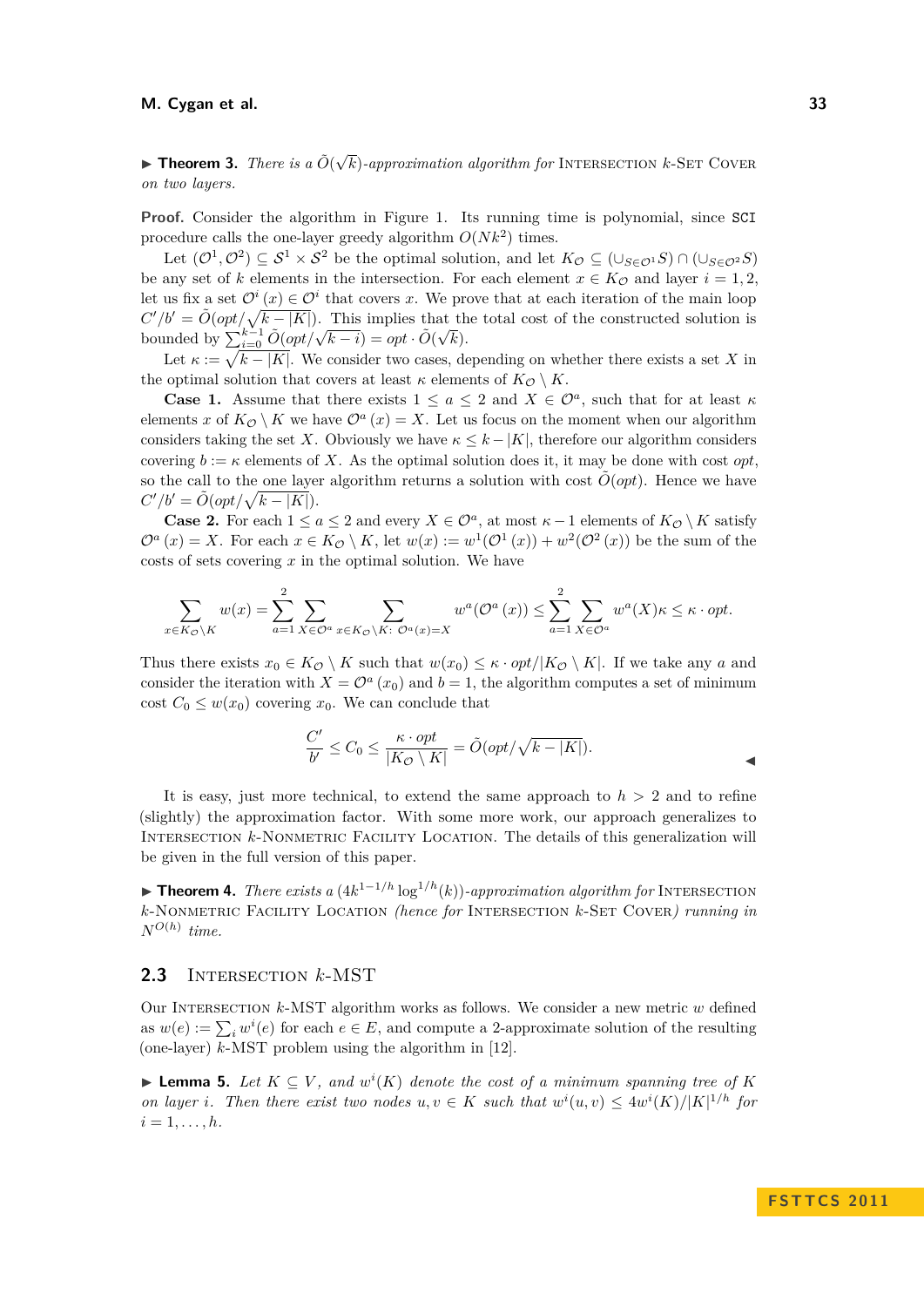**Proof.** Let us prove the following claim by induction on *i*: for any  $i \in \{0, \ldots, h-1\}$ , there exist a nodeset  $K_i \subseteq K$  and paths  $P_i^1, P_i^2, \ldots, P_i^i$  on  $K_i$  such that: (a)  $|K_i| \geq |K|^{1-i/h}$  and (b)  $w^j(P_i^j) \leq 2w^j(K)/|K|^{1/h}$  for  $j = 1, \ldots, i$ . Trivially  $K_0 = K$  satisfies the claim, hence assume  $i > 0$ . Let  $T<sup>i</sup>$  be the minimum spanning tree of K on layer *i*. Duplicate its edges, compute an Euler tour, and shortcut duplicated nodes. Let  $C<sup>i</sup>$  be the resulting cycle on  $K$  of length at most  $2w^{i}(K)$ . Remove up to  $|K|^{1/h}$  edges from  $C^{i}$  so as to obtain  $|K|^{1/h}$  segments of length at most  $2w^{i}(K)/|K|^{1/h}$  each. Let P be the segment maximizing the cardinality of  $K_i := V(P) \cap K_{i-1}$ . Set  $K_i$  satisfies (a) since  $|K_i| \ge |K_{i-1}|/|K|^{1/h} \ge |K|^{1-(i-1)/h-1/h}$ . The paths  $P_i^i$  and  $P_i^j$ ,  $j < i$ , satisfying (b) are obtained from *P* and  $P_{i-1}^j$ , respectively, by shortcutting the nodes not in *K<sup>i</sup>* .

Similarly as above, we can split  $C^h$  into  $|K|^{1/h}/2$  segments which span K and have length at most  $4w<sup>h</sup>(K)/|K|<sup>1/h</sup>$  each. At least one of these segments contains  $2|K_{h-1}|/|K|<sup>1/h</sup> \geq 2$ nodes of  $K_{h-1}$ . Thus there are two nodes *u* and *v* such that  $w^{i}(u, v) \leq 4w^{i}(K)/|K|^{1/h}$  for  $i = 1, \ldots, h$ .

I **Theorem 6.** *The* Intersection *k*-MST *algorithm above is* 16*k* <sup>1</sup>−1*/h-approximate.*

**Proof.** Consider the following process: starting with the optimal set  $K_{\mathcal{O}}$  of *k* covered nodes, we iteratively take the edge  $\{x, y\}$  guaranteed by Lemma [5](#page-5-0) and contract it in all layers, until  $K_{\mathcal{O}}$  collapses into a single node. The contracted edges form a tree  $T'$  (same for all layers) spanning *k* nodes, of cost

$$
w(T') \le 4\sum_{i=1}^h w^i(K_{\mathcal{O}}) \sum_{i=1}^{k-1} (k-i+1)^{-\frac{1}{h}} \le 8k^{1-\frac{1}{h}} \sum_{i=1}^h w^i(K_{\mathcal{O}}) = 8k^{1-\frac{1}{h}} opt.
$$

The algorithm returns a solution of cost at most  $2w(T')$ . The claim follows.

Via a non-trivial construction we can show that the approximation factor of our algorithm is  $\Omega(\frac{1}{h}k^{1-1/h})$ . The details will be given in the full version of this paper.

# **3 Union Problems**

In this section we present our results for UNION  $k$ -MST and UNION  $k$ -METRIC FACILITY Location. In (unrooted) Union *k*-MST we have the same input and output as in Inter-SECTION  $k$ -MST, but here the trees  $T^i$  must satisfy  $|\bigcup_i V(T^i)| \geq k$ . In the rooted version of the problem, we are also given a root  $r^i$  for each layer *i* with the constraint  $r^i \in T^i$ . The UNION MST problem is the special case of UNION  $k$ -MST with  $k = n$  (rooted and unrooted versions are equivalent). In Union *k*-Metric Facility Location we have the same input and output as in INTERSECTION  $k$ -METRIC FACILITY LOCATION, but the objective function to be minimized is  $\sum_i \sum_{f \in A^i} o^i(f) + \sum_{c \in C'} \min_i \{w^i(c, A^i)\}.$ 

#### **3.1 Rooted** Union *k*-MST

<span id="page-6-0"></span>▶ **Theorem 7.** *Rooted* UNION *k*-MST *and* UNION *k*-METRIC FACILITY LOCATION *are APX-hard for any*  $h \geq 1$ . UNION MST *is APX-hard for any*  $h \geq 2$ .

**Proof.** The first claim trivially follows from the APX-hardness [\[12,](#page-11-10) [17\]](#page-11-18) of the considered problems for  $h = 1$ , by adding dummy layers with infinite edge weights.

For the second claim, we consider a reduction from the APX-hard [\[5\]](#page-11-19) PRIZE-COLLECTING STEINER TREE problem: given an undirected graph  $G = (V, E)$ , edge weights  $w : E \to \mathbb{R}_{\geq 0}$ , a root node  $r \in V$ , and node prizes  $p: V \to \mathbb{R}_{\geq 0}$ , find a tree  $T \ni r$  which minimizes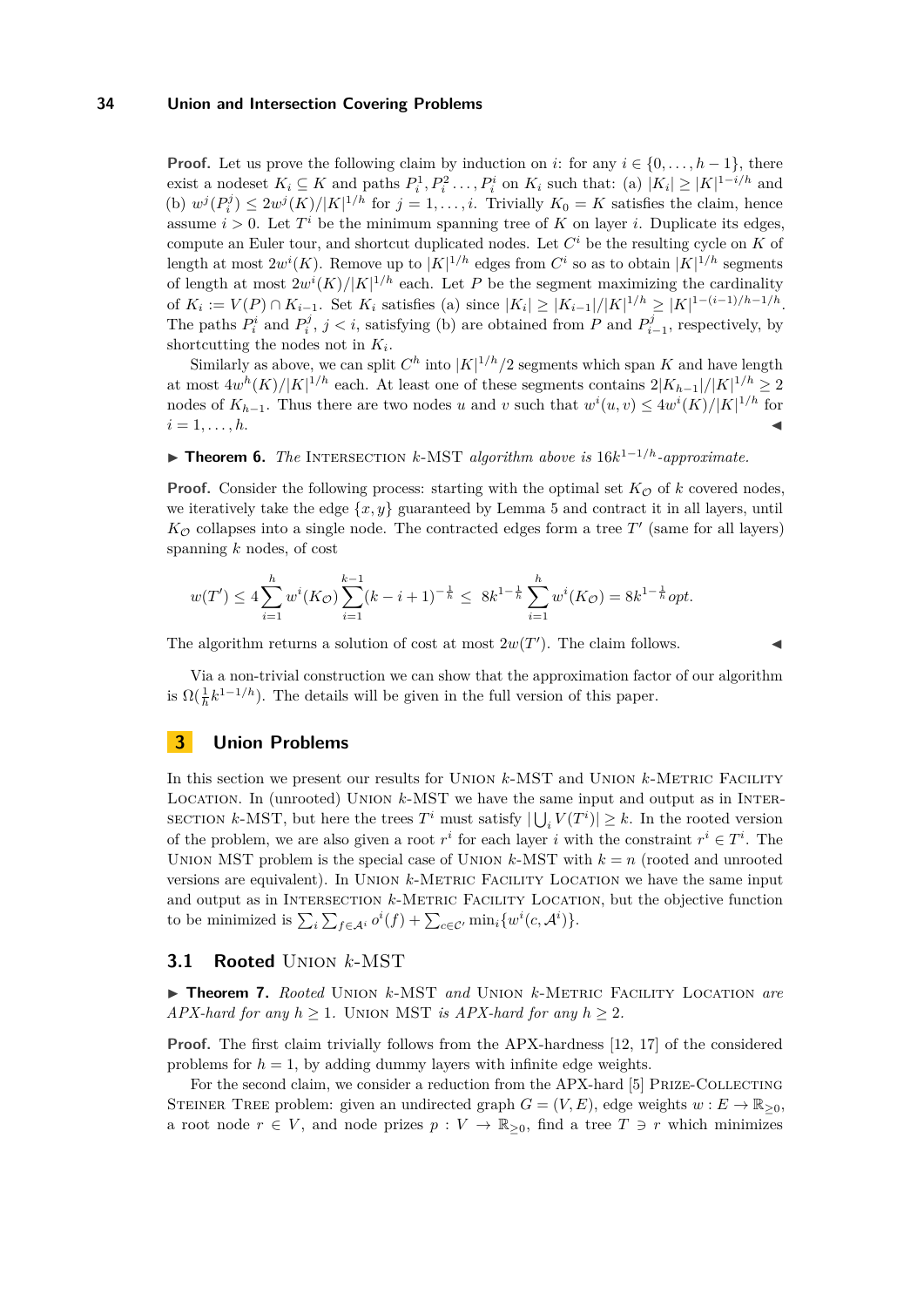$\sum_{e \in T} w(e) + \sum_{v \notin T} p(v)$ . We create a first layer, with edge weights  $w^1 = w$ . Then we construct a second layer, where we set  $w^2({r, v}) = p(v)$  for any  $v \in V$ . All the other layers, if any, are dummy layers defined as above. This reduction is approximation preserving.  $\triangleleft$ 

<span id="page-7-0"></span>I **Theorem 8.** *For an arbitrary number of layers, rooted* Union *k*-MST *and* Union *k*-METRIC FACILITY LOCATION are not approximable better than  $\Omega(\log k)$  unless  $P = NP$ . *even when*  $k = n$ *.* 

**Proof.** We prove the claim for rooted UNION  $k$ -MST, by giving a reduction from cardinality SET COVER: given a universe U of *n*<sup>'</sup> elements, and a collection  $S = \{S_1, \ldots, S_{m'}\}$  of *m*<sup>'</sup> subsets of U, find a minimum cardinality subset  $A \subseteq S$  which spans U. This problem is  $\Omega(\log n')$ -hard to approximate [\[24\]](#page-12-4). We create one node per element of U, plus two extra nodes *r* and *s*. We create one layer *i* for each set  $S_i$  (i.e.,  $h = m'$ ). In layer *i* we let  $w^{i}(\lbrace r, s \rbrace) = 1$  and  $w^{i}(\lbrace s, v \rbrace) = 0$  for each  $v \in S_{i}$ . We also let  $r^{i} := r$  for each *i*, and assume  $k = n = n' + 2$ . Note that any solution to the rooted UNION *k*-MST instance of cost  $\alpha$  can be turned into a solution to the SET COVER instance of the same cost, and vice versa.

To prove the claim for UNION *k*-METRIC FACILITY LOCATION, we use the same reduction as above, where the edge  $\{r, s\}$  is replaced by a single node r, which is a facility of opening  $\cot 1$ .

A simple greedy algorithm guarantees a *O*(log *k*)-approximation which matches the above lower bound. The basic idea is as follows. Suppose that the considered covering problem satisfies a natural *composition* property, namely two solutions satisfying  $k'$  and  $k''$  distinct requests, can be merged (without increasing the total cost) to obtain a solution satisfying  $k' + k''$  requests. (Merging might involve some polynomial-time operations). Suppose also that there exists a *ρ*-approximation for one layer. The idea is then to compute, for each layer separately and for each  $k' \leq k$ , a *ρ*-approximate solution to the partial covering instance induced by that layer with target  $k'$ . The solution providing the best ratio of cost to number  $k'$  of satisfied requests is *merged* with the solution under construction. Then satisfied requests are *removed* from the set of requests, *k* decremented by  $k'$ , and the process is iterated until  $k \leq 0$ . Via standard techniques this algorithms provides a  $O(\rho \cdot \log k)$ -approximation.

Removing requests transforms a given *k*-MST instance in each layer into a *k*-STEINER Tree instance: for the latter problem there is a 4-approximation algorithm [\[12\]](#page-11-10). Note also that all the partial solutions in each layer contain the corresponding root  $r^i$ : hence the merging step is trivial. For *k*-Metric Facility Location, there is a 2-approximation algorithm in [\[19\]](#page-11-11). In this case removing a request simply means removing one client, and the merging step is trivial. Altogether:

 $\triangleright$  **Theorem 9.** *There exist*  $O(\log k)$ -approximation algorithms for UNION k-MST and UNION *k*-Metric Facility Location*.*

We next describe an LP-based *O*(*h*)-approximation algorithm for rooted Union *k*-MST. This is an improvement over the  $\Theta(\log k)$ -approximation given by the greedy algorithm for the relevant case of bounded *h*.

For notational convenience, we assume that the roots  $R := \bigcup_i \{r^i\}$  are not counted into the target number *k* of connected nodes. In other terms, we replace *k* by  $k - |R|$ . We make the same assumption also in the case of one layer. Consider the following LP relaxation for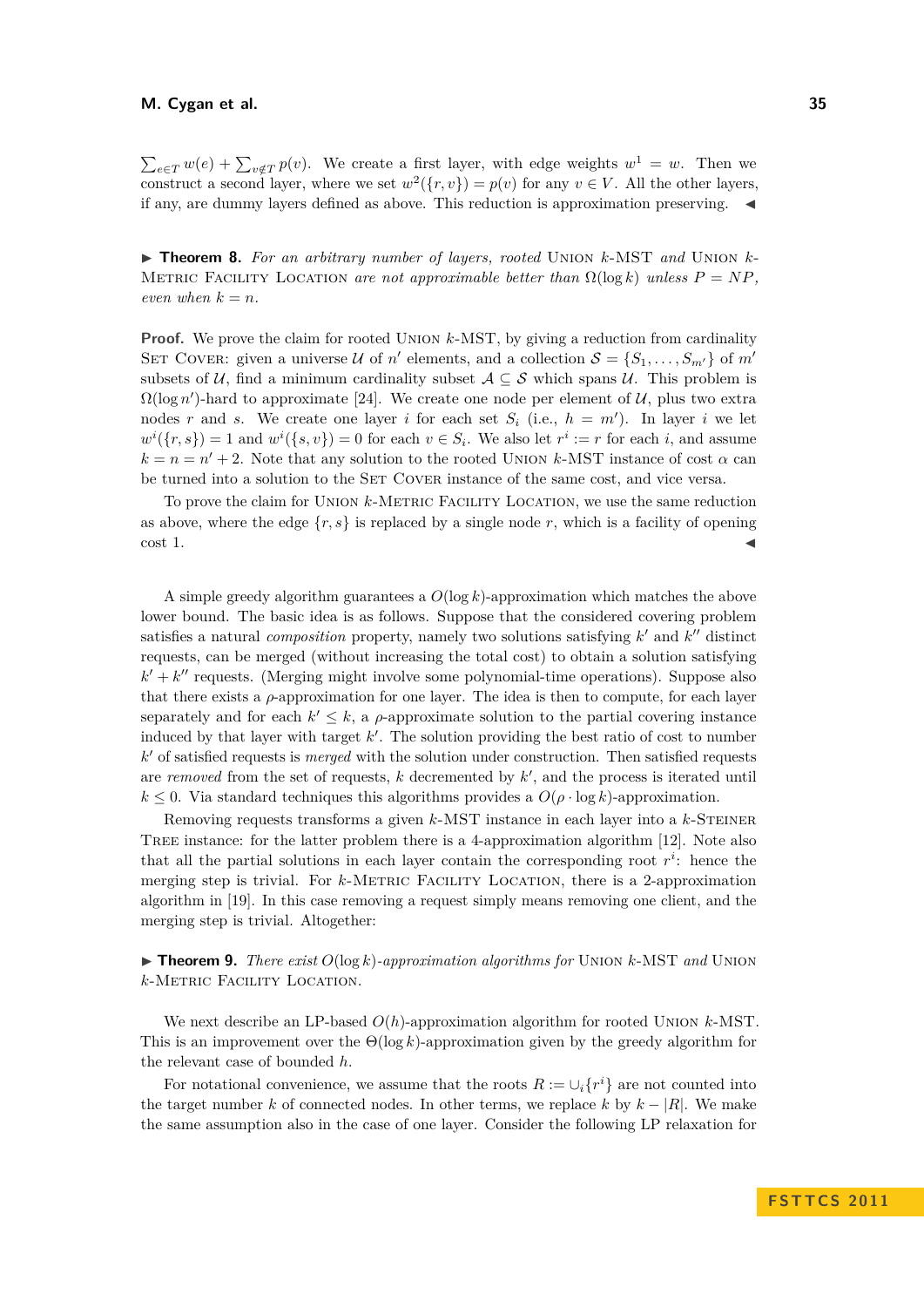*k*-STEINER TREE ( $W \ni r$  is the set of terminals) denoted by  $LP_{kST}(w, W, V, r, k)$ :

$$
\begin{aligned}\n\min \quad & \sum_{e \in E} w(e) \, x_e \\
\text{s.t.} \quad & \sum_{e \in \delta(S)} x_e \ge z_v, \\
& \sum_{v \in W} z_v \ge k; \\
& x_e \ge 0, 1 \ge z_v \ge 0, \\
\end{aligned}\n\quad \forall (v, S) : S \subseteq V - \{r\}, v \in S \cap W;
$$
\n
$$
\forall v \in W, \forall e \in E.
$$

Here, variable  $x_e$  indicates whether edge  $e$  is included in the solution, whereas variable  $z_v$ indicates whether terminal *v* is connected. Moreover  $\delta(S)$  denotes the set of edges with exactly one endpoint in *S*. Observe that  $LP_{kMST}(w, V, r, k) := LP_{kST}(w, V, V, r, k)$  is an LP relaxation for *k*-MST. We need the following lemmas.

<span id="page-8-1"></span>▶ Lemma 10. [\[11\]](#page-11-20) Let  $(w, V, r, k)$  be an instance of  $k$ -MST,  $w_{max} := \max_{v \in V} \{w(r, v)\},\$ and opt' be the optimal solution to  $LP_{kMST}(w, V, r, k)$ . There is a polynomial-time algorithm apx-kmst *which computes a solution to the instance of cost at most*  $2opt' + w_{max}$ *.* 

<span id="page-8-0"></span> $\blacktriangleright$  **Lemma 11.** *[\[10\]](#page-11-21) Let G* = (*V*∪{*v*}*, E*) *be a directed graph, with edge capacities*  $\alpha$  : *E* → R<sub>≥0</sub> *such that*  $\sum_{e \in \delta^+(u)} \alpha(e) = \sum_{e \in \delta^-(u)} \alpha(e)$  *for all*  $u \in V \cup \{v\}$ *. Then there is a pair of edges*  $(u, v)$  *and*  $(v, z)$ *, such that the following capacity reservation*  $\beta$  *supports the same flow as*  $\alpha$ *between any pair of nodes in*  $V$ : *for*  $\Delta \alpha := \min{\{\alpha(u, v), \alpha(v, z)\}}$ *, set*  $\beta(u, v) = \alpha(u, v) - \Delta \alpha$ *,*  $\beta(v, z) = \alpha(v, z) - \Delta\alpha$ ,  $\beta(u, z) = \alpha(u, z) + \Delta\alpha$ , and  $\beta(e) = \alpha(e)$  for the remaining edges *e*.

 $\triangleright$  **Corollary 12.** *Given a feasible solution*  $(x, z)$  *to*  $LP_{kST}(w, W, V, r, k)$ *, there is a feasible solution*  $(x', z')$  *to*  $LP_{kMST}(w, W, r, k)$  *such that*  $\sum_{e} w(e) x'_{e} \leq 2 \cdot \sum_{e} w(e) x_{e}$ .

**Proof.** Variables  $x_e$  can be interpreted as a capacity reservation which supports a fractional flow of value  $z_v$  from each  $v \in W$  to the root. Let us replace each edge with two oppositely directed edges, and assign to each such edge the same weight and capacity as the original edge. This way, we obtain a capacity reservation  $\alpha$  which costs twice the original capacity reservation, and satisfies the condition of Lemma [11.](#page-8-0) We consider any non-terminal node  $v \neq r$  with some incident edge of positive capacity, and apply Lemma [11](#page-8-0) to it. Due to triangle inequality, the cost of the capacity reservation does not increase. We iterate the process on the resulting capacity reservation. Within a polynomial number of steps, we obtain a capacity reservation  $\beta$  which: (1) supports the same flow from each terminal to the root *r* as  $\alpha$ , (2) has value 0 on edges incident to non-terminal nodes (besides *r*), and (3) does not cost more than  $\alpha$ . At this point, we remove the nodes  $V - (W \cup \{r\})$ , and merge the capacity of oppositely directed edges to get an undirected capacity reservation  $x'$ . By construction, the pair  $(x', z)$  is a feasible solution to  $LP_{kMST}(w, W, r, k)$  of cost at most  $2 \cdot \sum_{e} w(e)x_e$ .

We are now ready to describe our algorithm for rooted Union *k*-MST. In a preliminary step we guess the largest distance *L* in the optimal solution between any connected node and the corresponding root, and discard nodes at distance larger than *L* from their root. This introduces a factor  $O(nh)$  in the running time. Note that  $L \leq opt$ . We let  $V^i$  be the remaining nodes in layer *i*.

Then we compute the optimal fractional solution  $OPT^* = (x^i, z^i, z)_i$ , of cost *opt*<sup>\*</sup>, to the following LP relaxation  $LP_{ukMST}$  for the problem, where variables  $x_e^i$  and  $z_v^i$  indicate whether edge  $e$  is included in the solution of layer  $i$  and node  $v$  is connected in layer  $i$ , respectively. Variable  $z_v$  indicates whether node  $v$  is connected in at least one layer.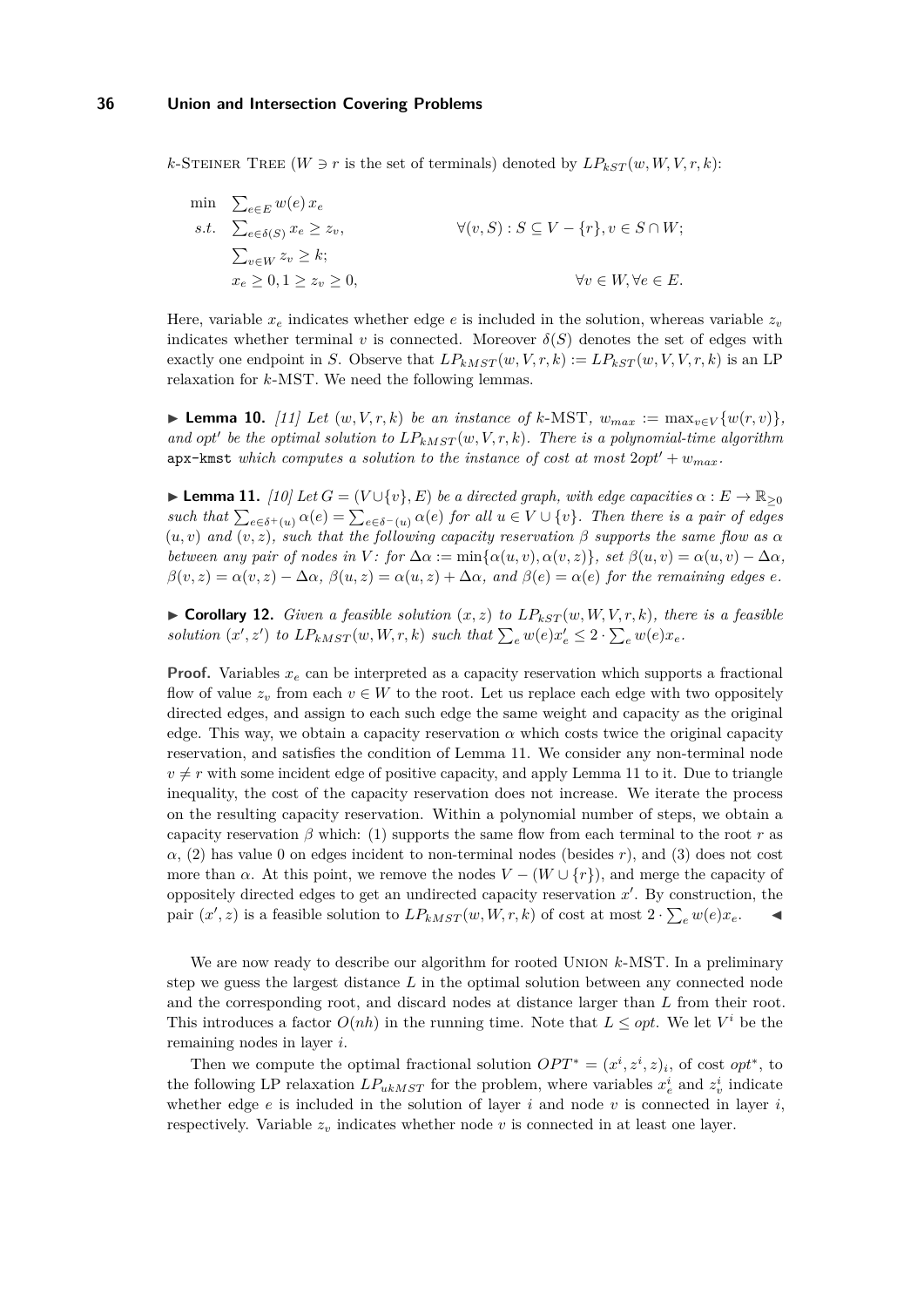$$
\begin{aligned}\n\min \quad & \sum_{i=1,\dots,h} \sum_{e \in E} w^i(e) \, x_e^i \\
\text{s.t.} \quad & \sum_{e \in \delta(S)} x_e^i \ge z_v^i, \\
& \sum_{i=1,\dots,h} z_v^i \ge z_v, \\
& \sum_{v \in V - R} z_v \ge k; \\
& z_v^i, x_e^i \ge 0, 1 \ge z_v \ge 0, \\
& \forall i \in \{1,\dots,h\}, \forall v \in V - R, \forall e \in E.\n\end{aligned}
$$

Given  $OPT^*$ , we compute for each layer *i* a subset of nodes  $W^i$ , where *v* belongs to  $W^i$  iff  $z^i_v = \max_{j=1,\dots,h} \{z^j_v\}$  (breaking ties arbitrarily). We also define  $k^i := \lfloor \sum_{v \in W^i} z_v \rfloor$ . For each layer *i*, we consider the *k*-MST instance on nodes  $W^i \cup \{r^i\}$  with target  $k^i$ . This instance is solved using the 2-approximation algorithm apx-kmst of Lemma [10:](#page-8-1) the resulting tree  $T^i$  is added to the solution for layer *i*. Let  $k'$  be the number of connected nodes. If  $k' < k$ , the algorithm connects  $k - k'$  extra nodes, chosen greedily, to the corresponding root in order to reach the global target *k*.

 $\triangleright$  **Theorem 13.** *There is a*  $O(h)$ *-approximation algorithm for rooted* UNION *k*-MST*. The running time of the algorithm is*  $O((nh)^{O(1)})$ .

**Proof.** Consider the above algorithm. The claim on the running time is trivial. By construction, the solution computed is feasible (i.e., it connects *k* nodes). It remains to consider the approximation factor.

For each  $v \in W^i$ , we let  $\tilde{z}^i_v = z_v$ , and set  $\tilde{z}^i_v = 0$  for the remaining nodes. Furthermore, we let  $\tilde{x}_e^i = h \cdot x_e^i$ . Observe that  $(\tilde{x}^i, \tilde{z}^i, z)_i$  is a feasible fractional solution to  $LP_{ukMST}$  of cost  $h \cdot opt^*$ . Observe also that  $(\tilde{x}^i, \tilde{z}^i)$  is a feasible solution to  $LP_{kST}(w^i, W^i, V^i, r^i, k^i)$ : let  $a\tilde{p}x^i$ be the associated cost. By Lemma [11,](#page-8-0) there is a fractional solution to  $LP_{kMST}(w^i, W^i, r^i, k^i)$ of cost at most  $2a\tilde{p}x^i$ . It follows from Lemma [10](#page-8-1) that the solution computed by apx-kmst on layer *i* costs at most  $4a\tilde{p}x^{i} + L$ .

Since the *W*<sup>*i*</sup>'s are disjoint, the algorithm initially connects at least  $\sum_i k^i \geq k - h$  nodes. Hence the cost of the final augmentation phase is at most  $h \cdot L \leq h \cdot opt$ . Putting everything together, the cost of the solution returned by the algorithm is at most:

$$
\sum_{i} (4 \cdot a\tilde{p}x^{i} + L) + h \cdot L \le 4h \cdot opt^* + 2h \cdot L \le 6h \cdot opt.
$$

The constant multiplying  $h$  in the approximation factor can be reduced with a more technical analysis, at the cost of a higher running time. We also observe that the integrality gap of  $LP_{ukMST}$  is  $\Omega(h)$ . In fact, consider the (cardinality) SET COVER instance as in [\[27\]](#page-12-5): given a hyper-graph on  $m'$  nodes, with hyper-edges given by all subsets of  $m'/2$  nodes, create an element for each hyper-edge, and a set for each node containing all the hyper-edges incident to that node. It is easy to see that the best fractional solution for the standard set cover LP (assigning value  $2/m'$  to all elements) has cost 2, while the best integral solution contains  $m^{\prime}/2 + 1$  sets. The same reduction as in Theorem [8](#page-7-0) implies the claim.

Essentially the same approach works also for Union *k*-Metric Facility Location. Also in this case, we can show that the corresponding LP has integrality gap  $\Omega(h)$ .

**Findmer 14.** *There is a*  $O(h)$ *-approximation algorithm for* UNION  $k$ -METRIC FACILITY LOCATION. The running time of the algorithm is  $O((nh)^{O(1)})$ .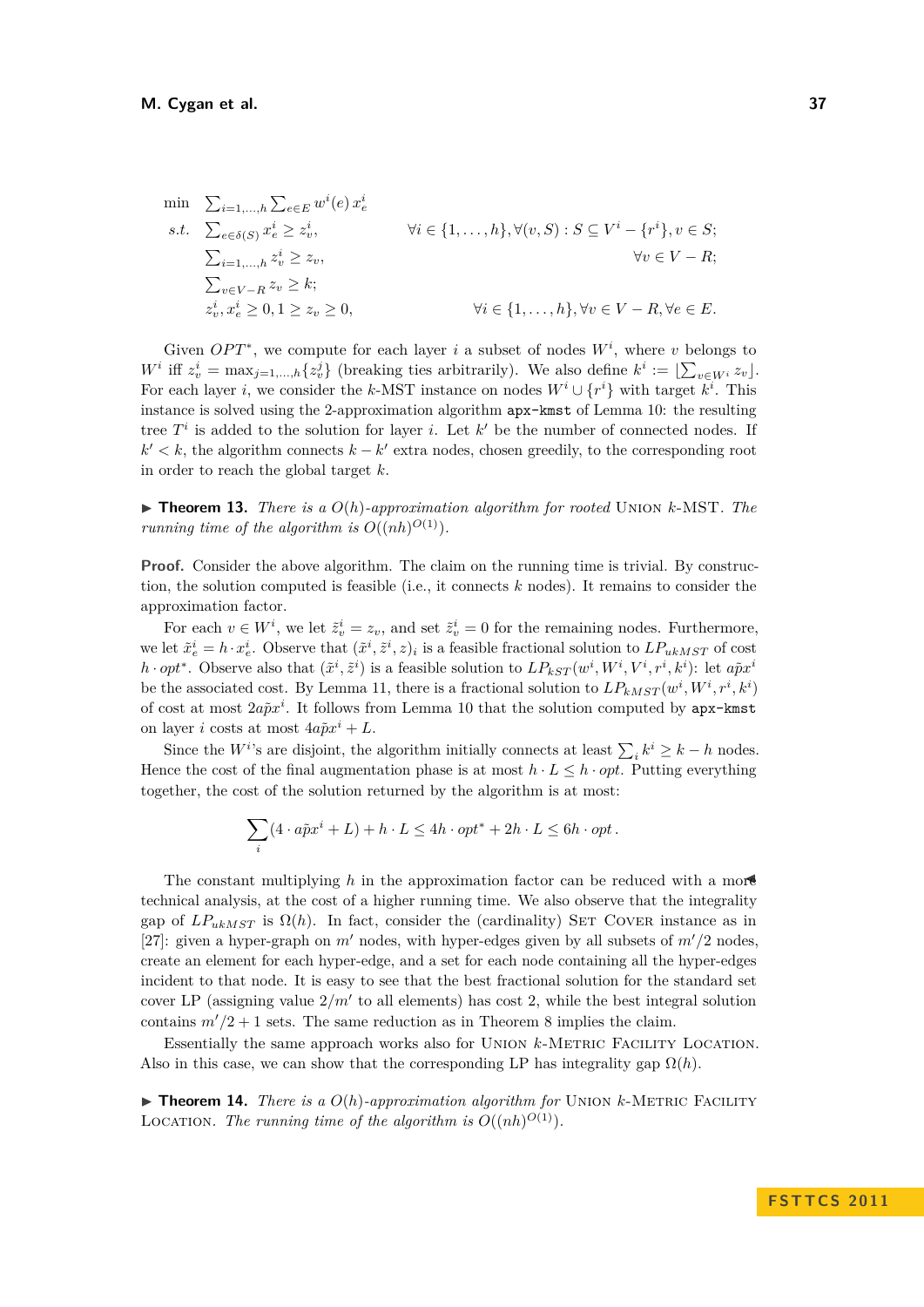# **3.2 Unrooted** Union *k*-MST

<span id="page-10-0"></span>▶ **Theorem 15.** *Unrooted* UNION *k*-MST *is not approximable in polynomial time for an arbitrary number h of layers unless*  $P = NP$ *.* 

**Proof.** We give a reduction from SAT: given a CNF boolean formula on  $m'$  clauses and  $n'$  variables, determine whether it is satisfiable or not. For each variable  $i$ , we create two nodes  $t_i$  and  $f_i$ . Intuitively, these nodes represent the fact that  $i$  is true or false, respectively. Furthermore, we have a node for each clause. Hence the overall number of nodes is  $n = 2n' + m'$ . We create a separate layer for each variable *i* (i.e.,  $h = n'$ ). In layer *i*, we connect with an edge of cost zero  $t_i$  (resp.,  $f_i$ ) to all the clauses which are satisfied by setting *i* to true (resp., to false)<sup>3</sup>. The target value is  $k = n' + m'$ . Note that, there is a satisfying assignment to the SAT instance iff there is a solution of cost zero to the Union  $k$ -MST instance.

For  $h = O(1)$ , the rooted and the unrooted versions of the problem are equivalent approximation-wise. In fact, one obtains an approximation-preserving reduction from the unrooted to the rooted case by guessing one node  $r^i$  in the optimal solution per layer: this introduces a polynomial factor  $O(n^h)$  in the running time. We remark that an exponential dependence on *h* of the running time is unavoidable in the unrooted case, due to Theorem [15.](#page-10-0) An opposite reduction is obtained by appending *n* dummy nodes to each root (distinct nodes for distinct layers), with edges of cost zero, and setting the target to *k* + *hn*. The following result follows.

▶ **Corollary 16.** *Unrooted* UNION *k*-MST *is APX-hard for any*  $h$  > 1*. There is a*  $O(h)$ approximation algorithm for the problem of running time  $O((hn)^{O(1)}n^h)$ .

# **4 Conclusions and Open Problems**

In this paper, we introduced multi-layer covering problems, a new framework that can be used to describe a wide spectrum of yet unstudied problems. We addressed two natural ways of combining the layers: intersection and union. We gave multi-layer approximation algorithms, as well as hardness results, for a few classic covering problems (and their partial covering versions). There are several research questions that merit further study.

- There are other natural ways one can combine the layers. Consider, for example, the car/bike problem in the case where you can put your bike in the car trunk. Now you can make more than one tour by bike, the only requirement being that the bike tours all touch the (unique) car tour.
- What about min-max multi-layer problems, where the goal is to minimize the maximum cost over the layers?
- We considered covering problems: what about packing problems?
- Our algorithms for union problems give tight bounds only with respect to the corresponding natural LPs. This leaves room for improvement.
- There is a considerable gap between upper and lower bounds for intersection problems. In particular, our hardness results do not depend on *h*, while the approximation ratios deteriorate rather rapidly for increasing *h*.

<sup>&</sup>lt;sup>3</sup> Without loss of generality, we can assume that each clause does not contain both a literal and its negation.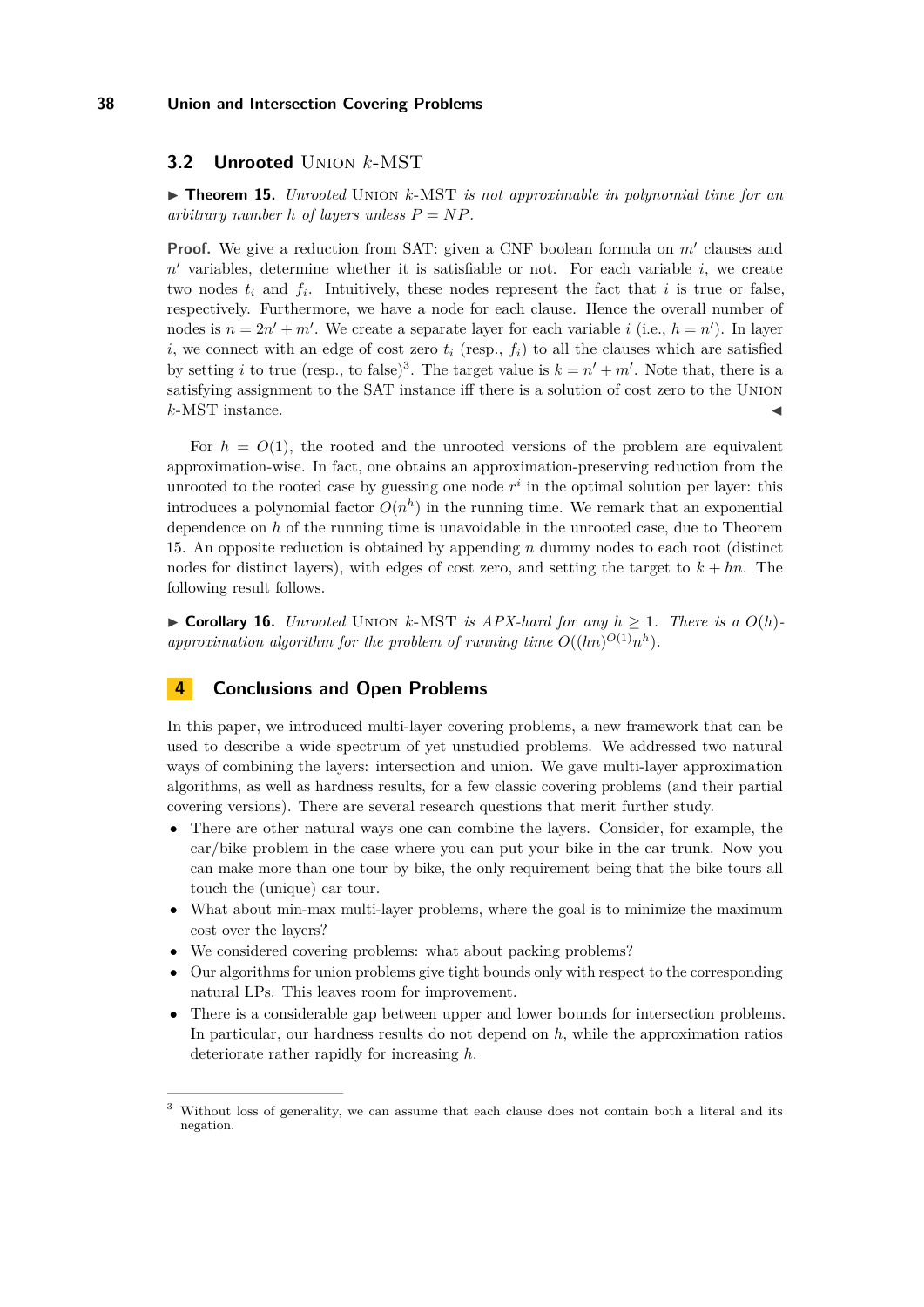## **References**

- <span id="page-11-4"></span>**1** A. Anagnostopoulos, L. Becchetti, C. Castillo, A. Gionis, and S. Leonardi. Power in unity: forming teams in large-scale community systems. In *CIKM*, pages 599–608, 2010.
- <span id="page-11-1"></span>**2** B. Applebaum, B. Barak, and A. Wigderson. Public-key cryptography from different assumptions. In *STOC*, pages 171–180, 2010.
- <span id="page-11-2"></span>**3** S. Arora, B. Barak, M. Brunnermeier, and R. Ge. Computational complexity and information asymmetry in financial products (extended abstract). In *ICS*, pages 49–65, 2010.
- <span id="page-11-6"></span>**4** A. Berger, V. Bonifaci, F. Grandoni, and G. Schäfer. Budgeted matching and budgeted matroid intersection via the gasoline puzzle. *Mathematical Programming*, 128:355–372, 2011.
- <span id="page-11-19"></span>**5** M. Bern and P. Plassmann. The Steiner problem with edge lengths 1 and 2. *Information Processing Letters*, 32:171–176, 1989.
- <span id="page-11-0"></span>**6** A. Bhaskara, M. Charikar, E. Chlamtac, U. Feige, and A. Vijayaraghavan. Detecting high log-densities – an  $O(n^{1/4})$  approximation for densest *k*-subgraph. In *STOC*, pages 201–210, 2010.
- <span id="page-11-3"></span>**7** J. Edmonds. *Matroid intersection*. North-Holland, 1979.
- <span id="page-11-12"></span>**8** F. Eisenbrand, F. Grandoni, T. Rothvoß, and G. Schäfer. Connected facility location via random facility sampling and core detouring. *Journal of Computer and System Sciences*, 76:709–726, 2010.
- <span id="page-11-13"></span>**9** L. Fleischer, J. Könemann, S. Leonardi, and G. Schäfer. Simple cost sharing schemes for multicommodity rent-or-buy and stochastic Steiner tree. In *STOC*, pages 663–670, 2006.
- <span id="page-11-21"></span>**10** A. Frank. On connectivity properties of Eulerian digraphs. *Annals of Discrete Mathematics*, 41:179–194, 1989.
- <span id="page-11-20"></span>**11** N. Garg. A 3-approximation for the minimum tree spanning k vertices. In *FOCS*, pages 302–309, 1996.
- <span id="page-11-10"></span>**12** N. Garg. Saving an epsilon: a 2-approximation for the k-MST problem in graphs. In *STOC*, pages 396–402, 2005.
- <span id="page-11-14"></span>**13** F. Grandoni and G. F. Italiano. Improved approximation for single-sink buy-at-bulk. In *ISAAC*, pages 111–120, 2006.
- <span id="page-11-7"></span>**14** F. Grandoni, R. Ravi, and M. Singh. Iterative rounding for multi-objective optimization problems. In *ESA*, pages 95–106, 2009.
- <span id="page-11-8"></span>**15** F. Grandoni and R. Zenklusen. Approximation schemes for multi-budgeted independence systems. In *ESA (1)*, pages 536–548, 2010.
- <span id="page-11-15"></span>**16** Fabrizio Grandoni, Thomas Rothvoß, and Laura Sanita. From uncertainty to nonlinearity: Solving virtual private network via single-sink buy-at-bulk. *Mathematics of Operations Research*, 36(2):185–204, 2011.
- <span id="page-11-18"></span>**17** S. Guha and S. Khuller. Greedy strikes back: Improved facility location algorithms. In *SODA*, pages 649–657, 1998.
- <span id="page-11-17"></span>**18** Mohammad Taghi Hajiaghayi and Kamal Jain. The prize-collecting generalized steiner tree problem via a new approach of primal-dual schema. In *SODA*, pages 631–640, 2006.
- <span id="page-11-11"></span>**19** K. Jain, M. Mahdian, E. Markakis, A. Saberi, and V. V. Vazirani. Greedy facility location algorithms analyzed using dual fitting with factor-revealing LP. *Journal of the ACM*, 50(6):795–824, 2003.
- <span id="page-11-16"></span>**20** Ravishankar Krishnaswamy, Amit Kumar, Viswanath Nagarajan, Yogish Sabharwal, and Barna Saha. The matroid median problem. In *SODA*, 2011. To appear.
- <span id="page-11-5"></span>**21** T. Lappas, K. Liu, and E. Terzi. Finding a team of experts in social networks. In *KDD*, pages 467–476, 2009.
- <span id="page-11-9"></span>**22** C. H. Papadimitriou and M. Yannakakis. On the approximability of trade-offs and optimal access of Web sources. In *FOCS*, pages 86–92, 2000.